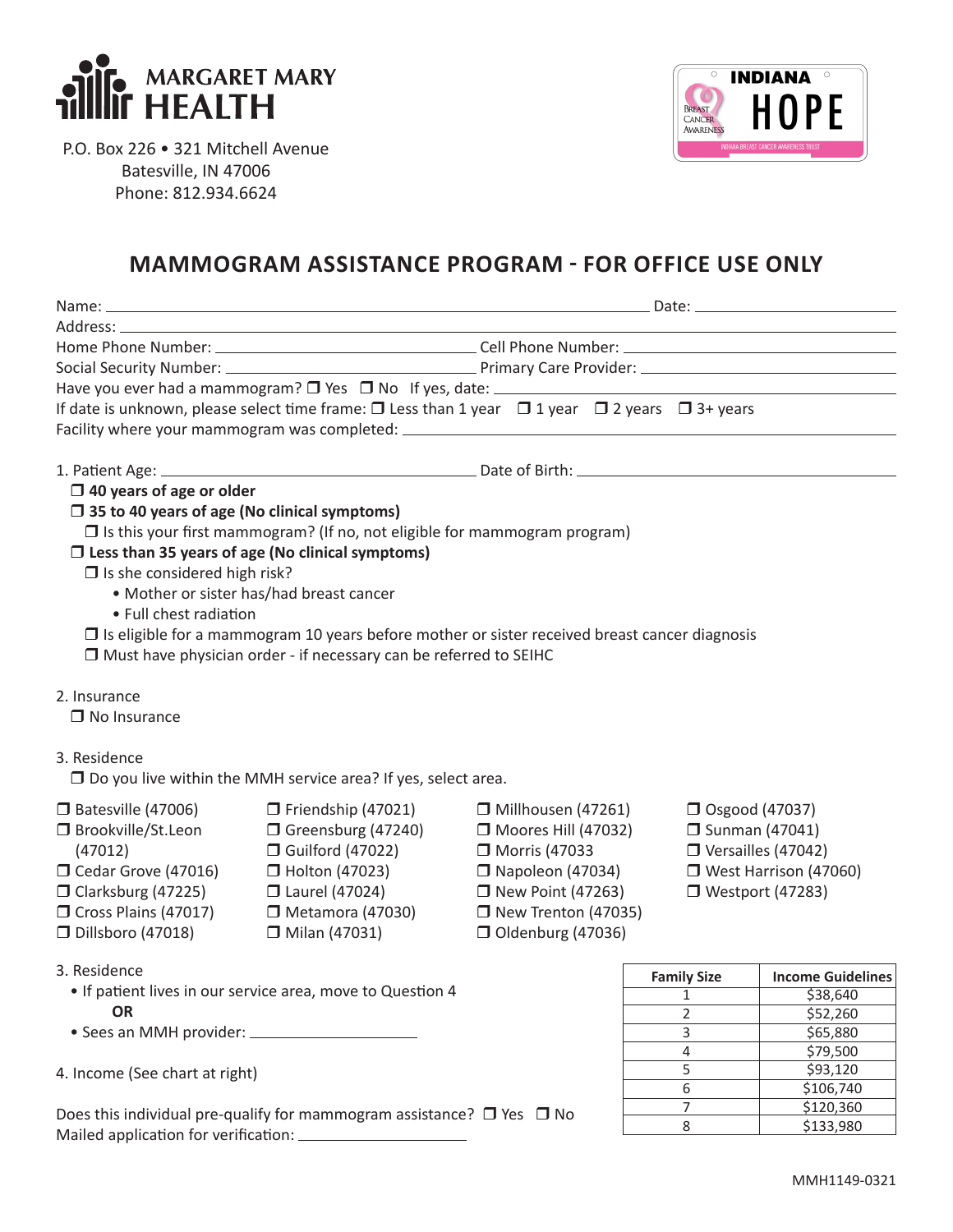



P.O. Box 226 • 321 Mitchell Avenue Batesville, IN 47006 Phone: 812.934.6624

## **MAMMOGRAM ASSISTANCE PROGRAM**

Margaret Mary Health provides assistance to those eligible for mammogram screenings. If you believe you are eligible for assistance in paying for a mammogram screening, please complete the application. Should your application be considered, you may qualify for a free screening mammogram.

Because this specific program is grant-funded through MMH, and grant dollars change annually, should you need a mammogram screening in following years, you MUST re-apply for assistance. Additionally, grant monies are only used for screening mammograms. Should you need a diagnostic mammogram, you will need to re-apply to our Charity Care Program.

You will need to attach the following to your completed application:

- W2 or 1099 Form (last calendar year)
- Past three most recent paychecks
- Federal Income Tax Return (most recent)
- Income check (disability, compensation, unemployment, etc.)
- Any other data which might aid in processing your application

Margaret Mary utilizes the Federal Income Guidelines times 300% and below to determine our eligibility criteria. Your gross yearly income, as calculated from the information supplied and verified from your application, is compared to the appropriate income level category listed below.

| <b>Family Size</b> | <b>Income Guidelines</b> |
|--------------------|--------------------------|
|                    | \$38,640                 |
| 2                  | \$52,260                 |
| 3                  | \$65,880                 |
| 4                  | \$79,500                 |
| 5                  | \$93,120                 |
| 6                  | \$106,740                |
|                    | \$120,360                |
| Ջ                  | \$133,980                |

**Please return your completed application to:**

## **Margaret Mary Health**

**Attn: Meg Applegate - Community Health Improvement • P.O. Box 226 • Batesville, IN 47006**